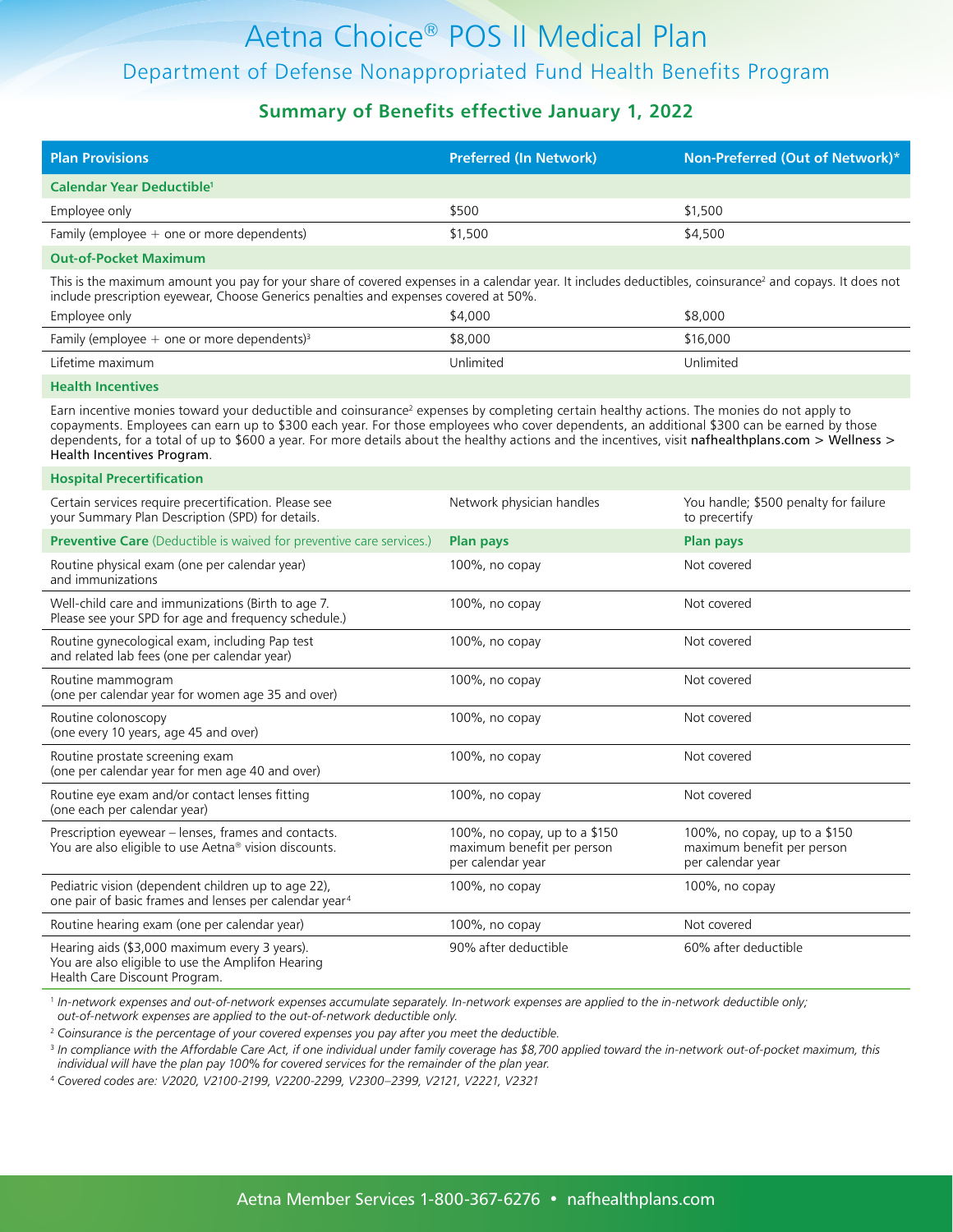| <b>Plan Provisions</b>                                                                                                                          | <b>Preferred (In Network)</b>                                                                                                                                           | Non-Preferred (Out of Network)*                                                                            |
|-------------------------------------------------------------------------------------------------------------------------------------------------|-------------------------------------------------------------------------------------------------------------------------------------------------------------------------|------------------------------------------------------------------------------------------------------------|
| <b>Physician Services</b>                                                                                                                       | <b>Plan pays</b>                                                                                                                                                        | <b>Plan pays</b>                                                                                           |
| Office visits for treatment of illness or injury                                                                                                | 100% after copay: \$40 PCP <sup>5</sup> /<br>\$60 specialist; no deductible                                                                                             | 60% after deductible                                                                                       |
| Walk-in clinic visit                                                                                                                            | 100% after \$40 copay                                                                                                                                                   | 60% after deductible                                                                                       |
| Diagnostic lab and X-ray                                                                                                                        |                                                                                                                                                                         |                                                                                                            |
| • When part of an office visit<br>(When not billed separately or provided by an independent<br>lab that may be located in your doctor's office) | 100% (no additional copay)                                                                                                                                              | 60% after deductible                                                                                       |
| • Separate office visit                                                                                                                         | 100% after copay: \$40 PCP <sup>5</sup> /<br>\$60 specialist; no deductible                                                                                             | 60% after deductible                                                                                       |
| · Independent facility<br>(When not affiliated with a doctor's office<br>that may be located in the same location)                              | 90% after deductible                                                                                                                                                    | 60% after deductible                                                                                       |
| Maternity care office visits                                                                                                                    | 100% after copay: \$40 PCP <sup>5</sup> /<br>\$60 specialist for first visit; subsequent<br>visits are included in the delivery fee<br>and paid at 90% after deductible | 60% after deductible                                                                                       |
| In-office surgery                                                                                                                               | 100% after copay: \$40 PCP5/<br>\$60 specialist; no deductible                                                                                                          | 60% after deductible                                                                                       |
| Physician hospital visits                                                                                                                       | 90% after deductible                                                                                                                                                    | 60% after deductible                                                                                       |
| Anesthesia                                                                                                                                      | 90% after deductible                                                                                                                                                    | 60% after deductible                                                                                       |
| Allergy testing, serum and injections                                                                                                           | 100% after copay: \$40 PCP5/\$60<br>specialist when part of office visit;<br>copay/deductible waived if there is<br>no office visit charge for the injection            | 60% after deductible                                                                                       |
| Second surgical opinion                                                                                                                         | 100%, no copay, no deductible                                                                                                                                           | 100%, no deductible                                                                                        |
| Teladoc <sup>®6</sup>                                                                                                                           |                                                                                                                                                                         |                                                                                                            |
| General medicine                                                                                                                                | 100%, no copay                                                                                                                                                          | N/A                                                                                                        |
| Behavioral health                                                                                                                               | 100% after \$60 copay                                                                                                                                                   | N/A                                                                                                        |
| Dermatology                                                                                                                                     | 100% after \$60 copay                                                                                                                                                   | N/A                                                                                                        |
| <b>Hospital Services</b>                                                                                                                        |                                                                                                                                                                         |                                                                                                            |
| Inpatient hospital room and board and ancillary services                                                                                        | 90% after deductible plus<br>\$200 per-confinement fee <sup>7</sup>                                                                                                     | 60% after deductible plus<br>\$400 per-confinement fee <sup>7</sup>                                        |
| Inpatient and outpatient surgery                                                                                                                | 90% after deductible                                                                                                                                                    | 60% after deductible                                                                                       |
| Outpatient services                                                                                                                             | 90% after deductible                                                                                                                                                    | 60% after deductible                                                                                       |
| Pre-operative testing                                                                                                                           | 90%, no deductible                                                                                                                                                      | 60%, no deductible                                                                                         |
| Other hospital services                                                                                                                         | 90% after deductible                                                                                                                                                    | 60% after deductible                                                                                       |
| <b>Urgent and Emergency Care</b>                                                                                                                |                                                                                                                                                                         |                                                                                                            |
| Hospital emergency room                                                                                                                         | 90% after \$350 emergency<br>room copay (waived if admitted);<br>no calendar-year deductible                                                                            | 90% after separate \$350 emergency<br>room deductible (waived if admitted);<br>no calendar-year deductible |
| Hospital emergency room for non-emergency care                                                                                                  | 50% after deductible plus separate<br>\$350 emergency room copay                                                                                                        | 50% after deductible plus separate<br>\$350 emergency room deductible                                      |
| Urgent care facility                                                                                                                            | 100% after \$40 copay                                                                                                                                                   | 60% after deductible                                                                                       |
| Ambulance                                                                                                                                       | 80% after deductible                                                                                                                                                    | 80% after deductible                                                                                       |

<sup>5</sup> *A primary care physician (PCP) can be an internist, pediatrician, family practitioner or general practitioner. A provider who does not meet this definition is considered a specialist.*

<sup>6</sup> *Teladoc may not be available in all states and is not available overseas.*

<sup>7</sup> *Hospital confinement fee is waived for newborns and for subsequent hospital confinements for the same condition within the same calendar year.*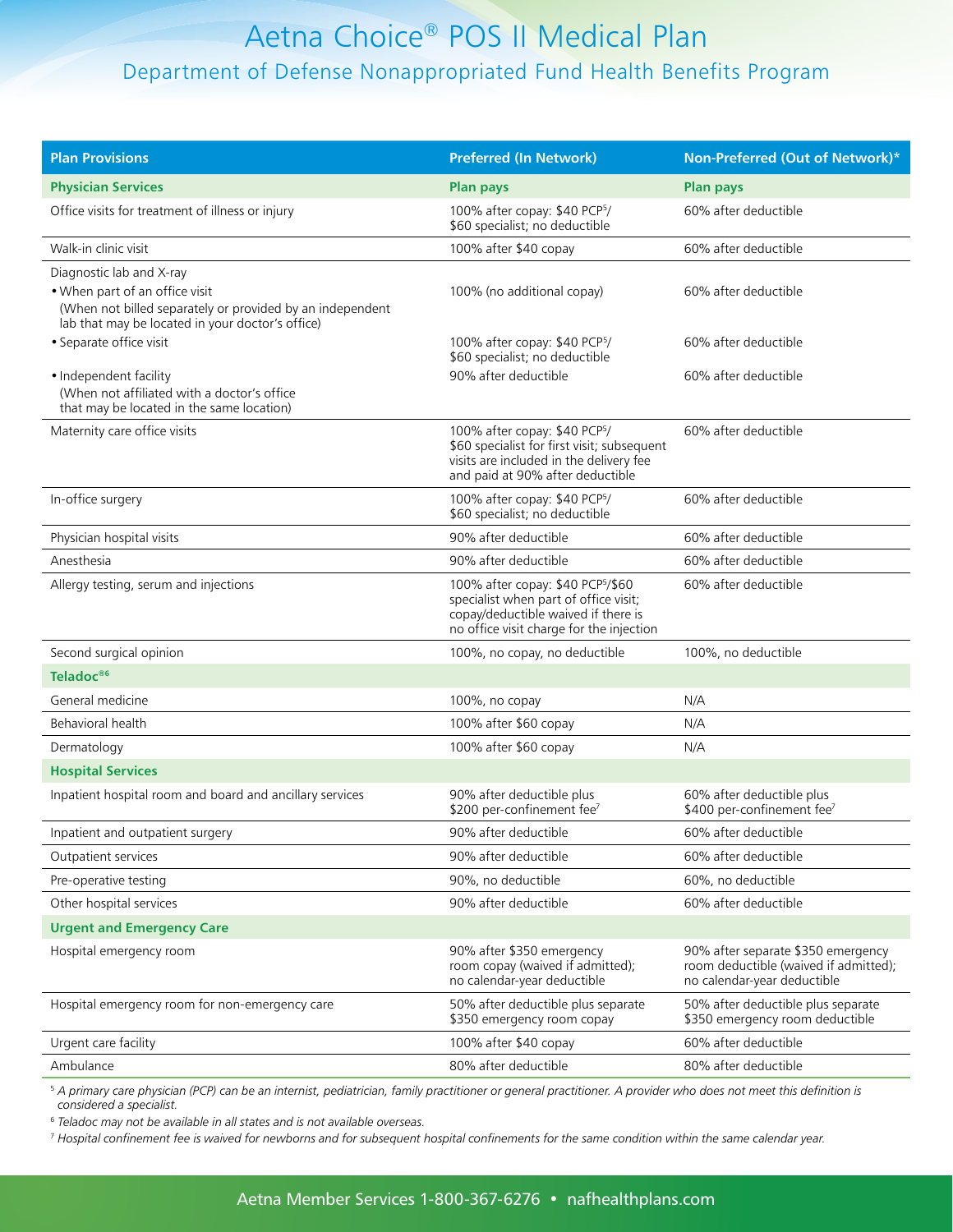| <b>Plan Provisions</b>                                                                               | <b>Preferred (In Network)</b>                                    | Non-Preferred (Out of Network)*                                  |
|------------------------------------------------------------------------------------------------------|------------------------------------------------------------------|------------------------------------------------------------------|
| <b>Other Health Care</b>                                                                             | <b>Plan pays</b>                                                 | <b>Plan pays</b>                                                 |
| Convalescent facility<br>(up to 90 days per calendar year)                                           | 90% after deductible                                             | 60% after deductible                                             |
| Home health care<br>(up to 90 visits per calendar year)                                              | 90% after deductible                                             | 60% after deductible                                             |
| Private duty nursing<br>(up to 70 eight-hour shifts per calendar year)                               | 90% after deductible                                             | 60% after deductible                                             |
| Hospice (inpatient and outpatient)                                                                   | 100%, no copay, no deductible                                    | 100%, no deductible                                              |
| Independent lab and X-ray facilities                                                                 | 90% after deductible                                             | 60% after deductible                                             |
| Voluntary sterilization                                                                              | 100% after \$100 copay, no deductible                            | 60% after deductible                                             |
| Outpatient short-term rehabilitation<br>(60-visit maximum per course of treatment)                   | 80% after deductible                                             | 80% after deductible                                             |
| Habilitative physical therapy                                                                        | \$60 copay, deductible waived                                    | 60% after deductible                                             |
| Habilitative occupational therapy                                                                    | \$60 copay, deductible waived                                    | 60% after deductible                                             |
| Habilitative speech therapy                                                                          | \$60 copay, deductible waived                                    | 60% after deductible                                             |
| Autism behavioral therapy<br>(combined with outpatient mental health visits)                         | Refer to Mental Health Care<br>benefits below                    | Refer to Mental Health Care<br>benefits below                    |
| Autism applied behavior analysis<br>(covered same as any other outpatient mental health - all other) | Refer to Mental Health Care<br>benefits below                    | Refer to Mental Health Care<br>benefits below                    |
| Autism physical therapy                                                                              | \$60 copay, deductible waived                                    | 60% after deductible                                             |
| Autism occupational therapy                                                                          | \$60 copay, deductible waived                                    | 60% after deductible                                             |
| Autism speech therapy                                                                                | \$60 copay, deductible waived                                    | 60% after deductible                                             |
| Durable medical equipment                                                                            | 80% after deductible                                             | 80% after deductible                                             |
| Spinal disorder (chiropractic)<br>(20-visit maximum per calendar year)                               | 100% after \$60 specialist copay;<br>no deductible               | 60% after deductible                                             |
| Bariatric surgery                                                                                    | 90% after deductible                                             | Not covered                                                      |
| <b>Mental Health Care</b>                                                                            |                                                                  |                                                                  |
| Inpatient<br>(no maximum number of days)                                                             | 90% after deductible plus \$200<br>inpatient per-confinement fee | 60% after deductible plus \$400<br>inpatient per-confinement fee |
| Outpatient<br>(no maximum number of visits)                                                          | 100% after \$60 copay per visit;<br>no deductible                | 60% after deductible                                             |
| Outpatient - all other <sup>8</sup><br>(no maximum number of visits)                                 | 90% after deductible                                             | 60% after deductible                                             |
| <b>Substance Abuse Treatment</b>                                                                     |                                                                  |                                                                  |
| Inpatient<br>(no maximum number of days)                                                             | 90% after deductible plus \$200<br>inpatient per-confinement fee | 60% after deductible plus \$400<br>inpatient per-confinement fee |
| Outpatient<br>(no maximum number of visits)                                                          | 100% after \$60 copay per visit;<br>no deductible                | 60% after deductible                                             |

<sup>8</sup> *Includes transcranial magnetic stimulation (TMS), psychological/neuropsychological testing (PTS), psychiatric & substance use disorder (SUD) home care services, psychiatric & SUD partial hospitalization (PHP), psychiatric & SUD intensive outpatient (IOP), outpatient detox (OPD) and applied behavior analysis (ABA).*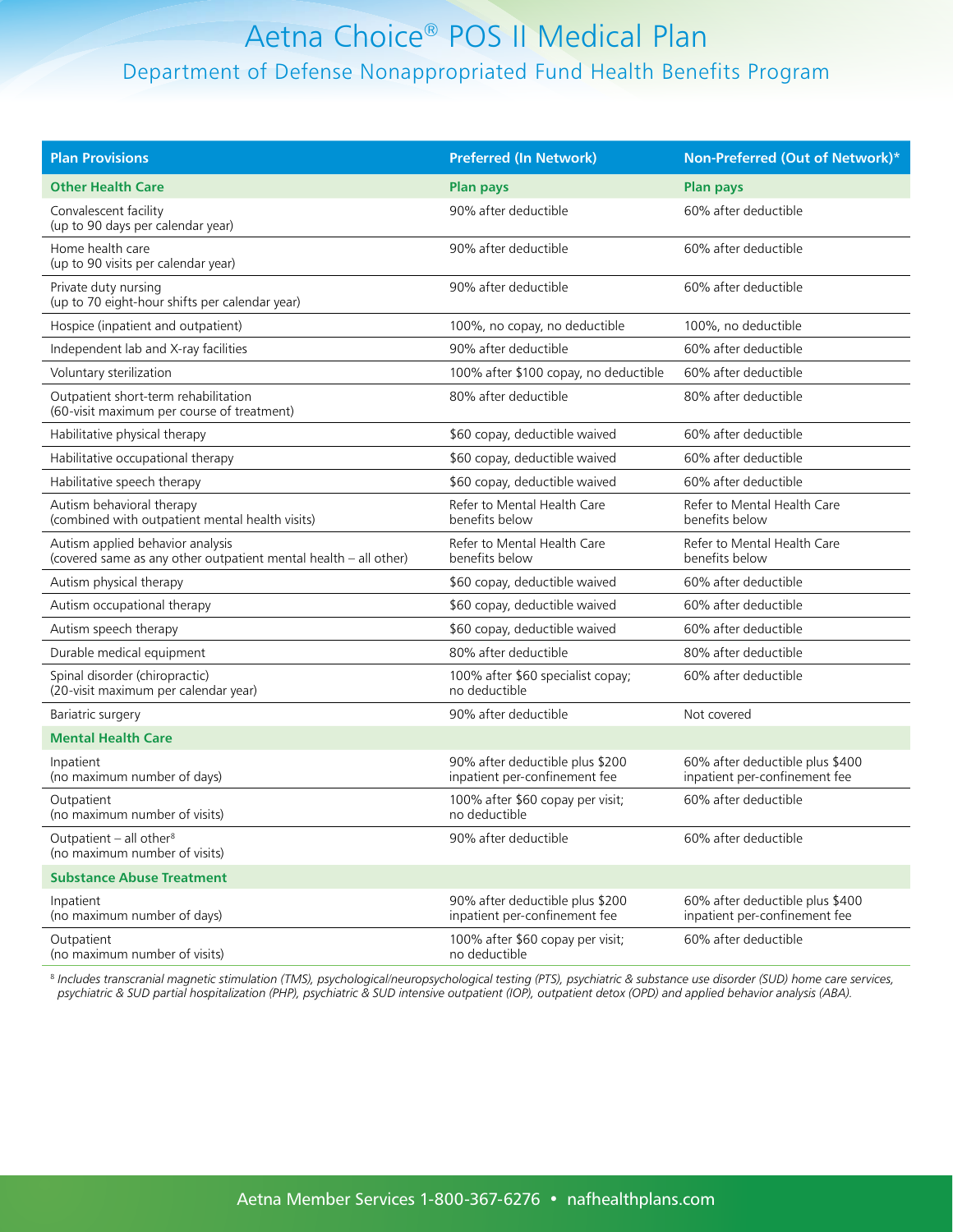| <b>Plan Provisions</b>                                                                                                                                                                                                                                                                                            | <b>Preferred (In Network)</b>                                                               | Non-Preferred (Out of Network)* |
|-------------------------------------------------------------------------------------------------------------------------------------------------------------------------------------------------------------------------------------------------------------------------------------------------------------------|---------------------------------------------------------------------------------------------|---------------------------------|
| <b>Prescription Drug Benefits</b> (Aetna Standard Plan Formulary)                                                                                                                                                                                                                                                 | <b>You Pay</b>                                                                              | <b>You Pay</b>                  |
| Participating Retail Pharmacy Program (up to a 30-day supply) <sup>9</sup>                                                                                                                                                                                                                                        |                                                                                             |                                 |
| • Tier One - Generic drugs                                                                                                                                                                                                                                                                                        | $$10$ copay                                                                                 | Not covered                     |
| • Tier Two - Preferred brand-name drugs                                                                                                                                                                                                                                                                           | \$35 copay                                                                                  | Not covered                     |
| • Tier Three – Non-preferred brand-name drugs <sup>10</sup>                                                                                                                                                                                                                                                       | 35% copay - The minimum<br>you pay per prescription is \$60;<br>the maximum is \$125.       | Not covered                     |
| • Tier Four – Specialty drugs                                                                                                                                                                                                                                                                                     | 40% coinsurance – The minimum<br>you pay per prescription is \$60;<br>the maximum is \$125. | Not covered                     |
| Maintenance Choice®: CVS Caremark® Mail Service Pharmacy or<br>CVS Pharmacy® (for a 31- to 90-day supply) <sup>9</sup>                                                                                                                                                                                            |                                                                                             |                                 |
| • Tier One – Generic drugs                                                                                                                                                                                                                                                                                        | $$20$ copay                                                                                 | Not covered                     |
| • Tier Two - Preferred brand-name drugs                                                                                                                                                                                                                                                                           | \$70 copay                                                                                  | Not covered                     |
| • Tier Three – Non-preferred brand-name drugs <sup>10</sup>                                                                                                                                                                                                                                                       | 35% copay – The minimum<br>you pay per prescription is \$120;<br>the maximum is \$250.      | Not covered                     |
| Prescriptions purchased overseas                                                                                                                                                                                                                                                                                  |                                                                                             |                                 |
| • Generic drugs                                                                                                                                                                                                                                                                                                   | Not applicable                                                                              | 100% after deductible           |
| • Brand-name drugs <sup>10</sup>                                                                                                                                                                                                                                                                                  | Not applicable                                                                              | 80% after deductible            |
| Smoking-cessation medications<br>Covers a 180-day supply of the following FDA-approved<br>medications with a valid prescription: Bupropion SR, nicotine<br>gum, nicotine inhaler, nicotine lozenge, nicotine nasal spray,<br>nicotine patch and varenicline. Includes 8 counseling sessions<br>per calendar year. | No copay                                                                                    | Not covered                     |
| Anti-obesity medications <sup>11</sup>                                                                                                                                                                                                                                                                            | 0% after applicable<br>Tier Two and Tier Three copays                                       | Not covered                     |

<sup>9</sup> *With Maintenance Choice, it is mandatory that you get a 90-day supply of certain maintenance medications, such as drugs that treat conditions like arthritis, asthma, diabetes or high cholesterol, by using either CVS Caremark Mail Service Pharmacy or a CVS Pharmacy near you. After two 30-day fills, the plan will no longer cover 30-day fills. You will be responsible for paying the full cost of the drug, and it will not count toward your out-of-pocket maximum. View the Maintenance Choice drug list at [nafhealthplans.com > Health Benefits > Pharmacy Program.](https://www.nafhealthplans.com/Health Benefits/Pharmacy Programs)*

<sup>10</sup> With the Choose Generics program, your pharmacy will automatically fill your prescription with a generic drug, if one is available. If you choose the brand name *instead, you will pay the difference in actual cost between the brand name and generic equivalent plus the Tier Three copay. If you choose a brand drug, the amount that is the difference between the actual brand cost and actual generic cost does NOT go toward your plan's calendar-year out-of-pocket maximum.*  <sup>11</sup> *Learn more at [aetna.com/products/rxnonmedicare/data/2014/MISC/antiobesity.html](http://www.aetna.com/products/rxnonmedicare/data/2014/MISC/antiobesity.html).*

\* *Non-preferred benefits are subject to recognized charges. Covered dependents who live outside the Aetna Choice POS II network area will receive the Traditional Choice® indemnity plan level of benefits. Please see your Human Resources representative for details.*